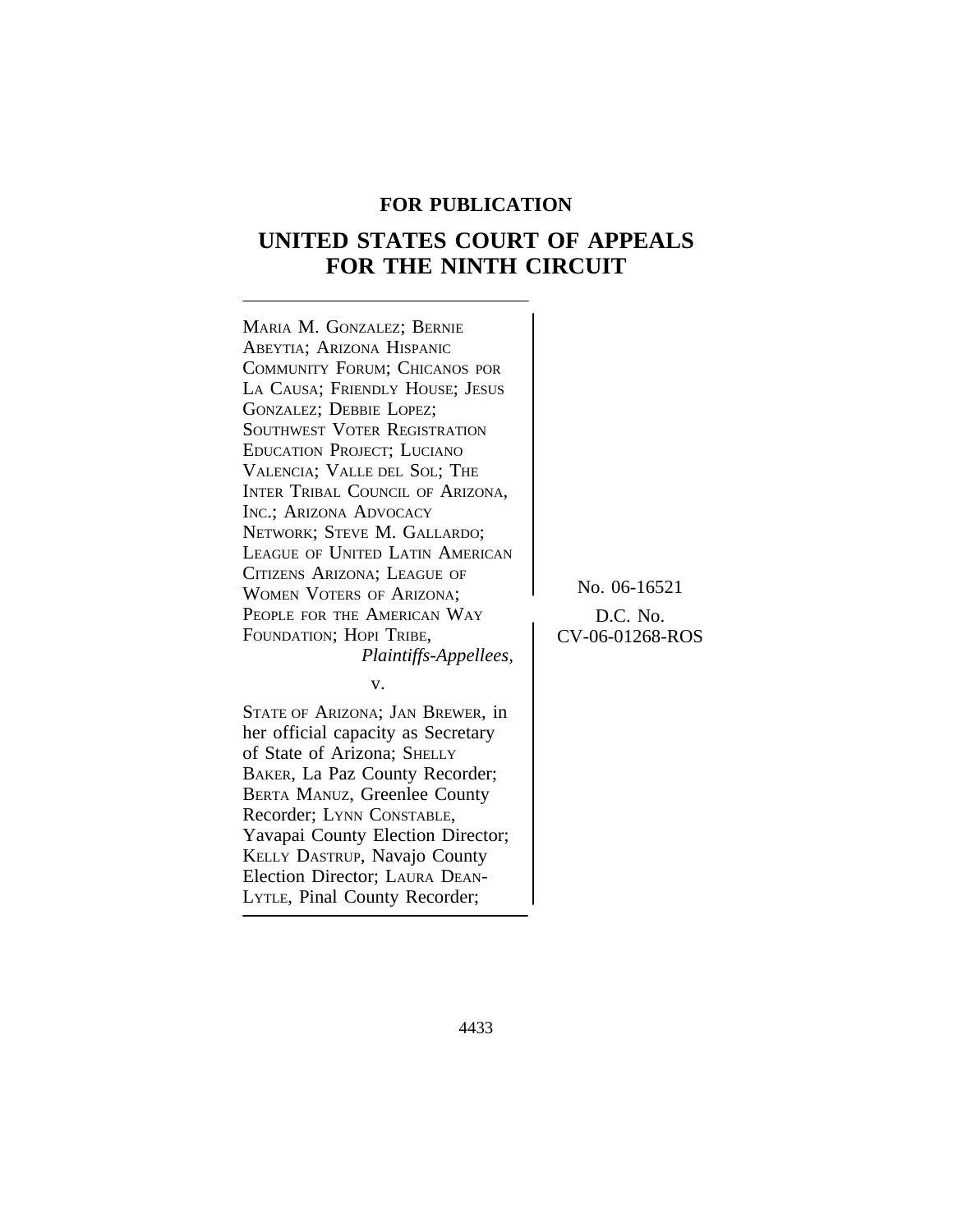<sup>J</sup>UDY DICKERSON, Graham County Election Director; DONNA HALE, La Paz County Election Director; SUSAN HIGHTOWER MARLAR, Yuma County Recorder; GILBERTO HOYOS, Pinal County Election Director; LAURETTE JUSTMAN, Navajo County Recorder; LENORA JOHNSON, Apache County Recorder; PATTI MADRILL, Yuma County Election Director; JOAN MCCALL, Mohave County Recorder; MELINDA MEEK, Santa Cruz County Election Director; SUZIE SAINZ, Santa Cruz County Recorder; Thomas SCHELLING, Cochise County Election Director; ALLEN TEMPERT, Mohave County Election Director; ANN WAYMAN-TRUJILLO, Yavapai County Recorder; WENDY JOHN, Graham County Recorder; CANDACE OWENS, Coconino County Recorder; PATTY HANSEN, Coconino County Election Director; CHRISTINE RHODES, Cochise County Recorder; LINDA HAUGHT ORTEGA, Gila County Recorder; DIXIE MUNDY, Gila County Election Director; BRAD NELSON, Pima County Election Director; KAREN OSBORNE,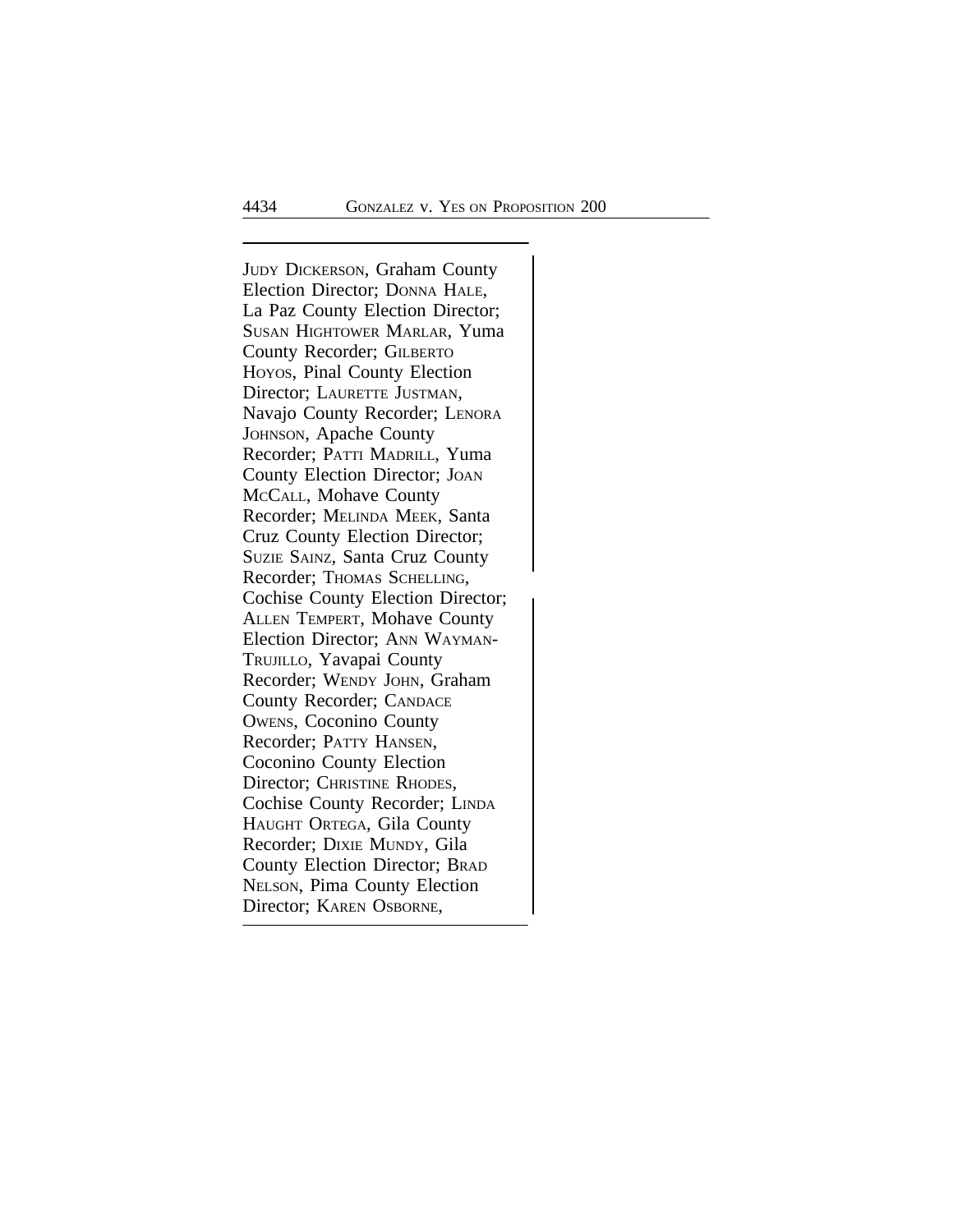Maricopa County Election Director; YVONNE PEARSON, Greenlee County Election Director; PENNY PEW, Apache County Election Director; HELEN PURCELL; F. ANN RODRIGUEZ, Pima County Recorder,

*Defendants,*

and

YES ON PROPOSITION 200, *Defendant-Intervenor-Appellant.*

<sup>M</sup>ARIA M. GONZALEZ; BERNIE ABEYTIA; ARIZONA HISPANIC COMMUNITY FORUM; CHICANOS POR LA CAUSA; FRIENDLY HOUSE; JESUS GONZALEZ; DEBBIE LOPEZ; SOUTHWEST VOTER REGISTRATION EDUCATION PROJECT; LUCIANO VALENCIA; VALLE DEL SOL, No. 06-16702 *Plaintiffs-Appellants,*  $\bigcap$  D.C. No.

THE INTER TRIBAL COUNCIL OF ARIZONA, INC.; ARIZONA ADVOCACY NETWORK; STEVE M. GALLARDO; LEAGUE OF UNITED LATIN AMERICAN CITIZENS ARIZONA; LEAGUE OF <sup>W</sup>OMEN VOTERS OF ARIZONA;

CV-06-01268-ROS and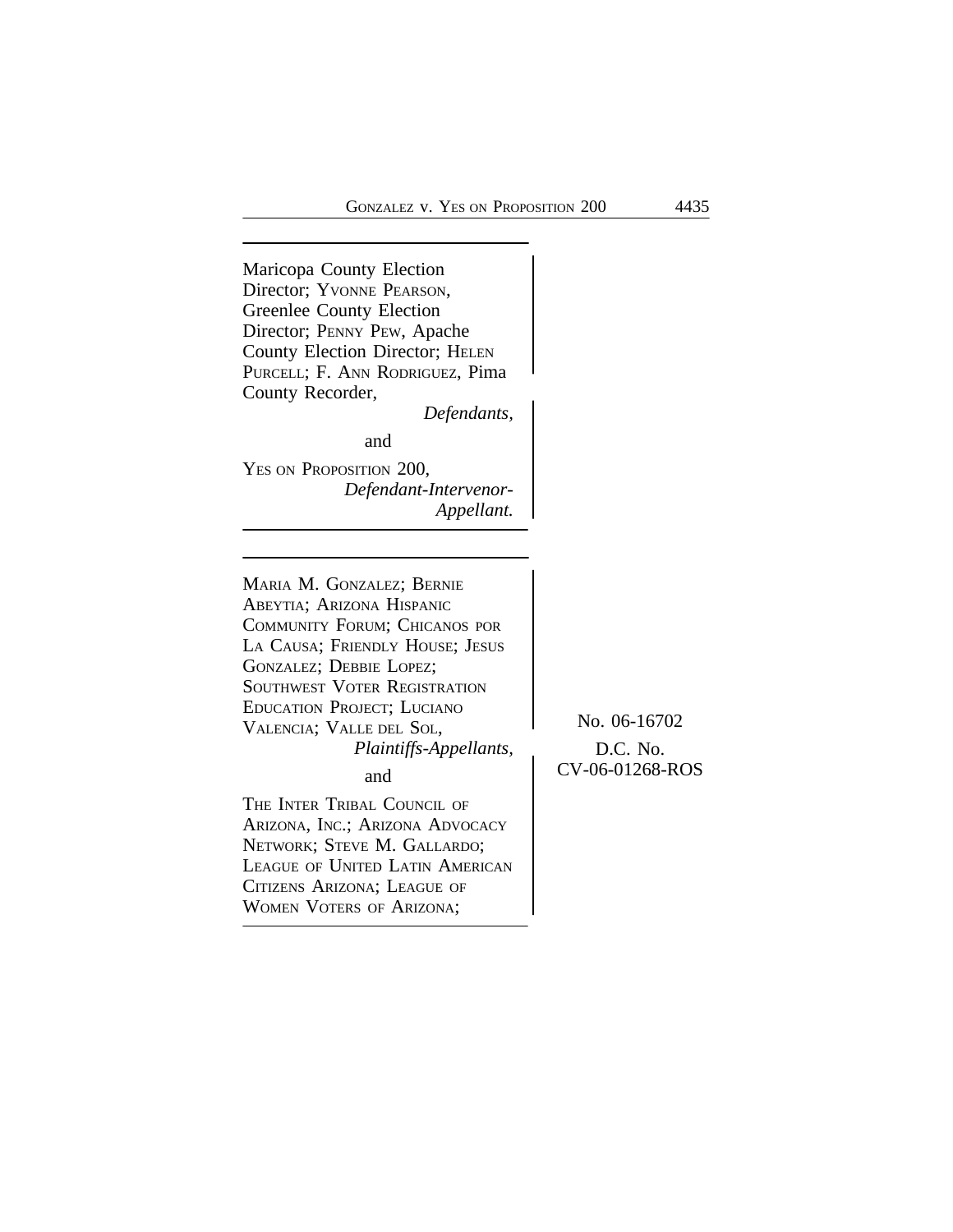PEOPLE FOR THE AMERICAN WAY FOUNDATION; HOPI TRIBE, *Plaintiffs,* v. STATE OF ARIZONA; JAN BREWER, in her official capacity as Secretary of State of Arizona; SHELLY BAKER, La Paz County Recorder; BERTA MANUZ, Greenlee County Recorder; LYNN CONSTABLE, Yavapai County Election Director; KELLY DASTRUP, Navajo County Election Director; LAURA DEAN-LYTLE, Pinal County Recorder; JUDY DICKERSON, Graham County Election Director; DONNA HALE, La Paz County Election Director; SUSAN HIGHTOWER MARLAR, Yuma County Recorder; GILBERTO HOYOS, Pinal County Election Director; LAURETTE JUSTMAN, Navajo County Recorder; LENORA JOHNSON, Apache County Recorder; PATTI MADRILL, Yuma County Election Director; JOAN MCCALL, Mohave County Recorder; MELINDA MEEK, Santa Cruz County Election Director; SUZIE SAINZ, Santa Cruz County Recorder; Thomas SCHELLING, Cochise County Election Director;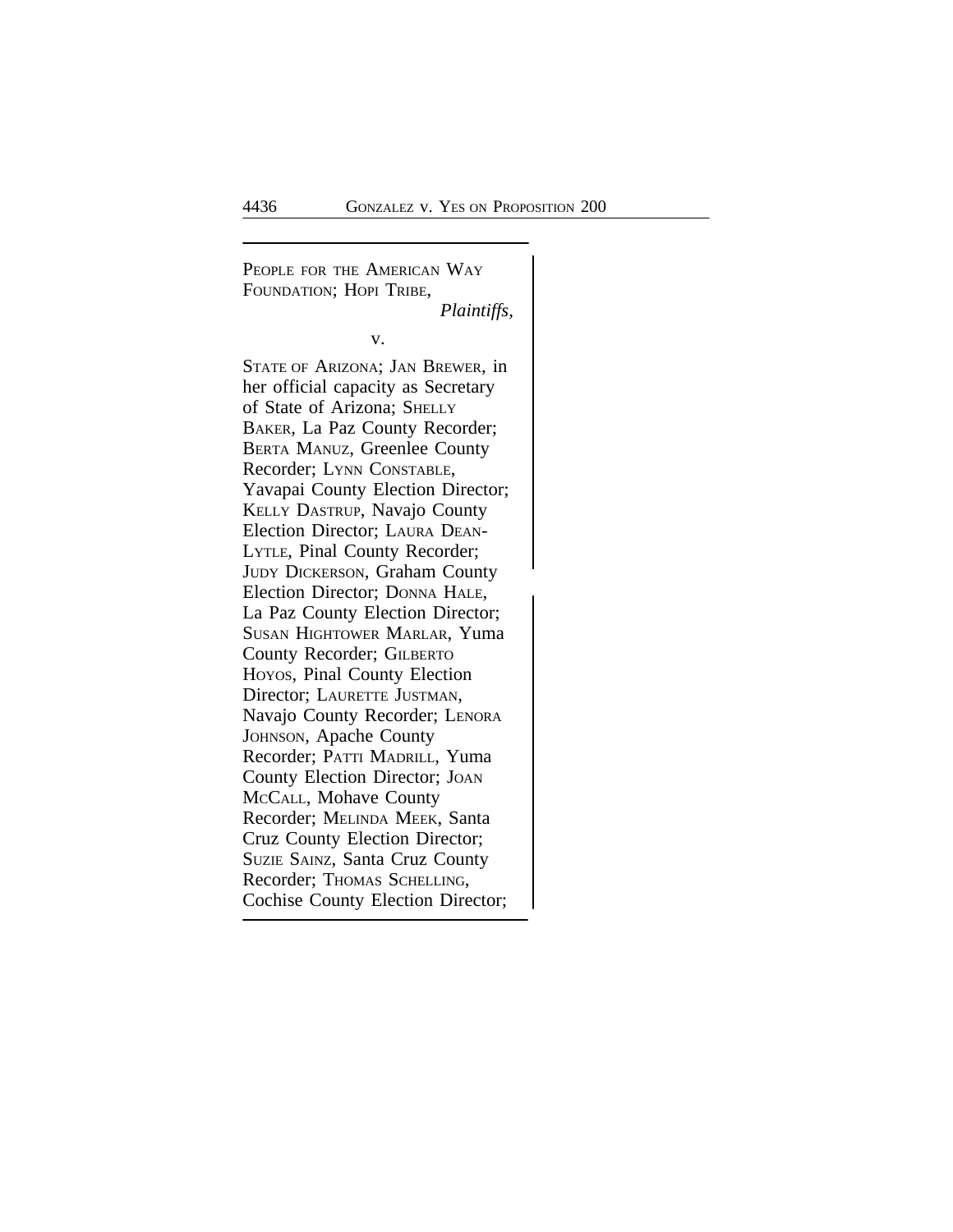<sup>A</sup>LLEN TEMPERT, Mohave County Election Director; ANN WAYMAN-TRUJILLO, Yavapai County Recorder; WENDY JOHN, Graham County Recorder; CANDACE OWENS, Coconino County Recorder; PATTY HANSEN, Coconino County Election Director; CHRISTINE RHODES, Cochise County Recorder; LINDA HAUGHT ORTEGA, Gila County Recorder; DIXIE MUNDY, Gila County Election Director; BRAD <sup>N</sup>ELSON, Pima County Election Director; KAREN OSBORNE, Maricopa County Election Director; YVONNE PEARSON, Greenlee County Election Director; PENNY PEW, Apache County Election Director; HELEN PURCELL, Maricopa County Recorder; F. ANN RODRIGUEZ, Pima County Recorder, *Defendants-Appellees,* and YES ON PROPOSITION 200, *Defendant-Intervenor.*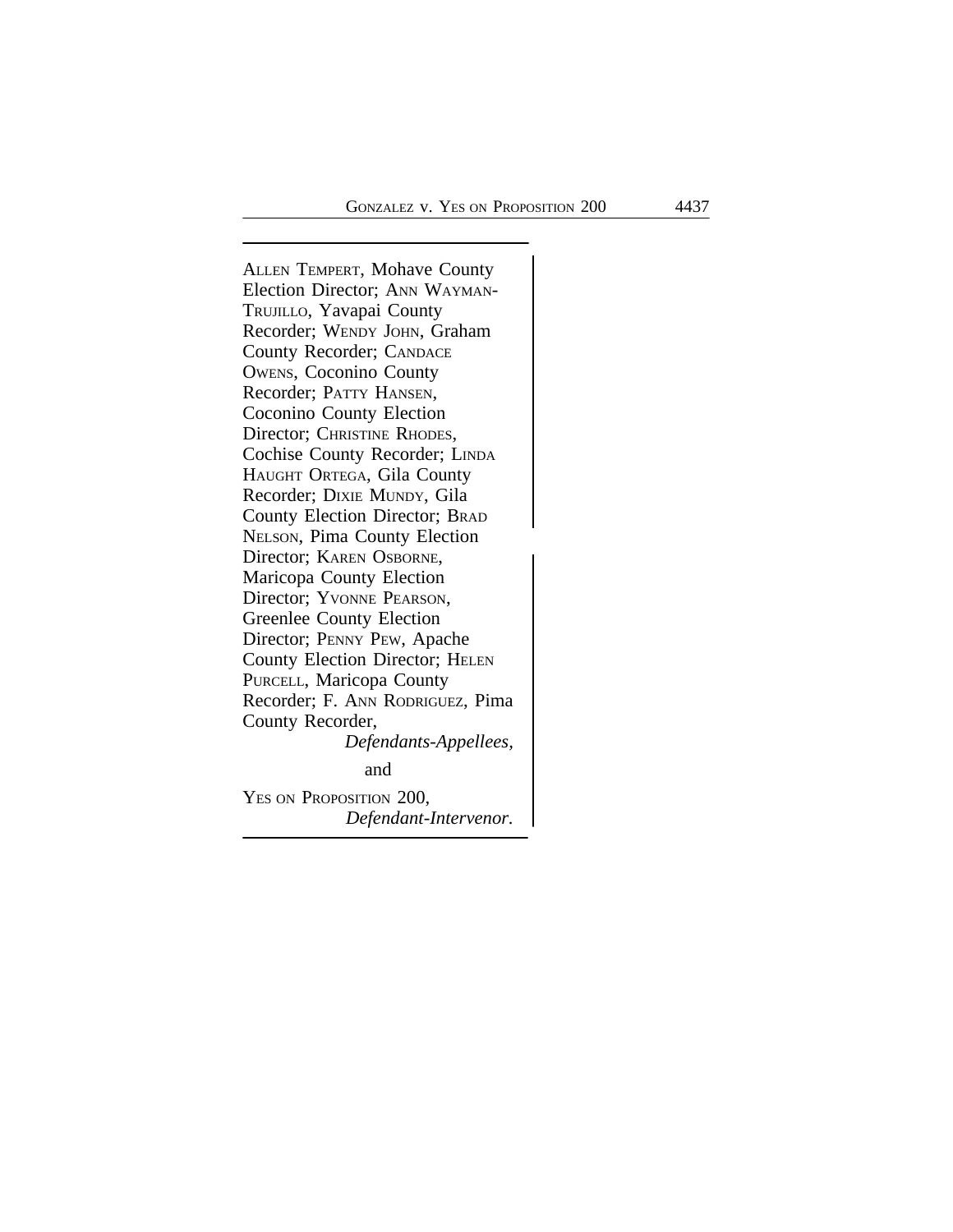<sup>M</sup>ARIA M. GONZALEZ; BERNIE ABEYTIA; ARIZONA HISPANIC COMMUNITY FORUM; CHICANOS POR LA CAUSA; FRIENDLY HOUSE; JESUS GONZALEZ; DEBBIE LOPEZ; SOUTHWEST VOTER REGISTRATION EDUCATION PROJECT; LUCIANO VALENCIA; VALLE DEL SOL, *Plaintiffs,* and THE INTER TRIBAL COUNCIL OF ARIZONA, INC.; ARIZONA ADVOCACY NETWORK; STEVE M. GALLARDO; LEAGUE OF UNITED LATIN AMERICAN CITIZENS ARIZONA; LEAGUE OF No. 06-16706 WOMEN VOTERS OF ARIZONA; WOMEN VOTERS OF ARIZONA,<br>
PEOPLE FOR THE AMERICAN WAY<br>
FOUNDATION; HOPI TRIBE,<br>
Plaintiffs-Appellants OPINION *Plaintiffs-Appellants,* v. STATE OF ARIZONA; JAN BREWER, in her official capacity as Secretary of State of Arizona; SHELLY BAKER, La Paz County Recorder; BERTA MANUZ, Greenlee County Recorder; LYNN CONSTABLE, Yavapai County Election Director; KELLY DASTRUP, Navajo County Election Director; LAURA DEAN-LYTLE, Pinal County Recorder; JUDY DICKERSON, Graham County Election Director; DONNA HALE, La Paz County Election Director;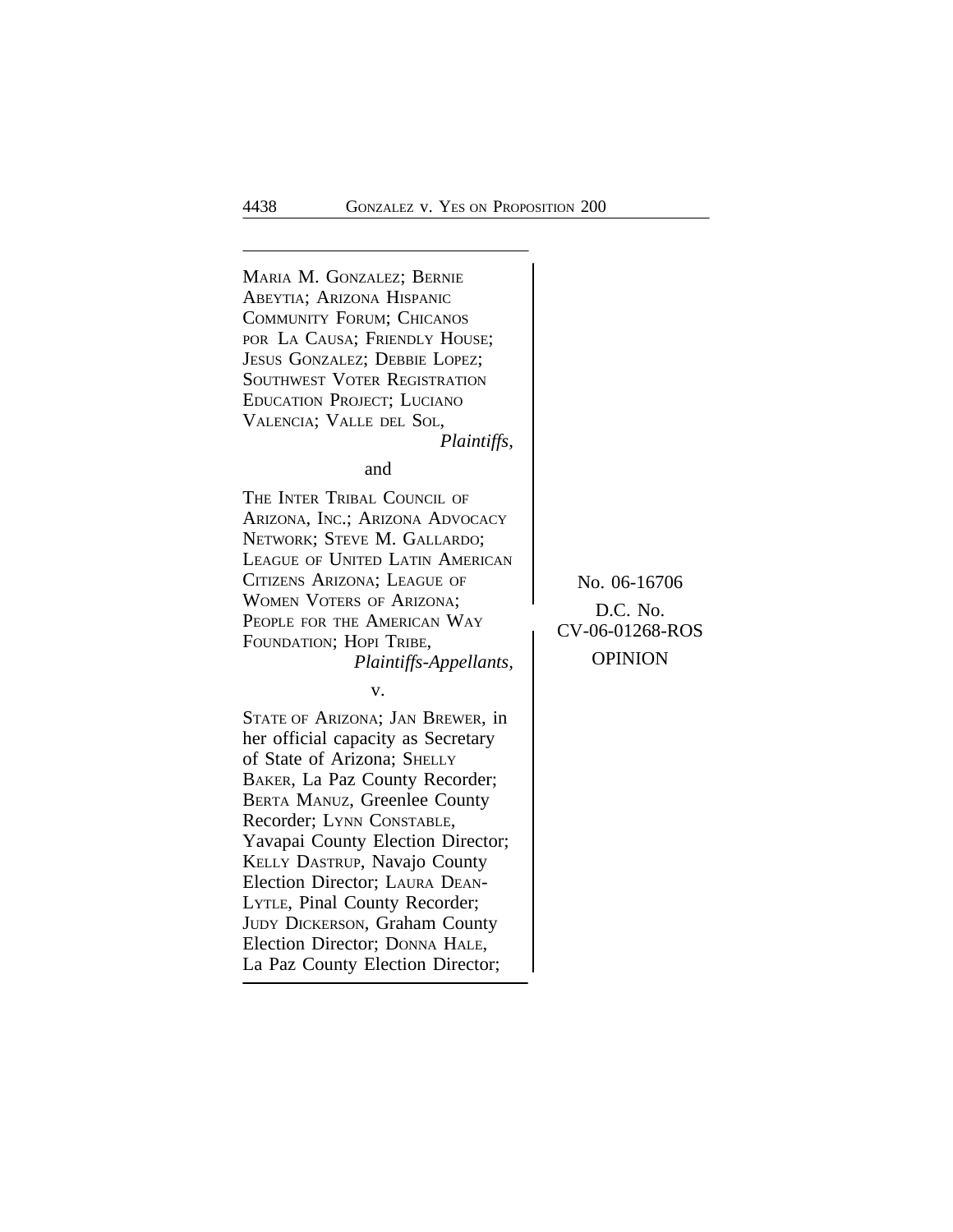<sup>S</sup>USAN HIGHTOWER MARLAR, Yuma County Recorder; GILBERTO HOYOS, Pinal County Election Director; LAURETTE JUSTMAN, Navajo County Recorder; LENORA JOHNSON, Apache County Recorder; PATTI MADRILL, Yuma County Election Director; JOAN MCCALL, Mohave County Recorder; MELINDA MEEK, Santa Cruz County Election Director; SUZIE SAINZ, Santa Cruz County Recorder; Thomas SCHELLING, Cochise County Election Director;<br>ALLEN TEMPERT, Mohave County Election Director; ANN WAYMAN-TRUJILLO, Yavapai County Recorder; WENDY JOHN, Graham County Recorder; CANDACE OWENS, Coconino County Recorder; PATTY HANSEN, Coconino County Election Director; CHRISTINE RHODES, Cochise County Recorder; LINDA HAUGHT ORTEGA, Gila County Recorder; DIXIE MUNDY, Gila County Election Director; BRAD NELSON, Pima County Election Director; KAREN OSBORNE, Maricopa County Election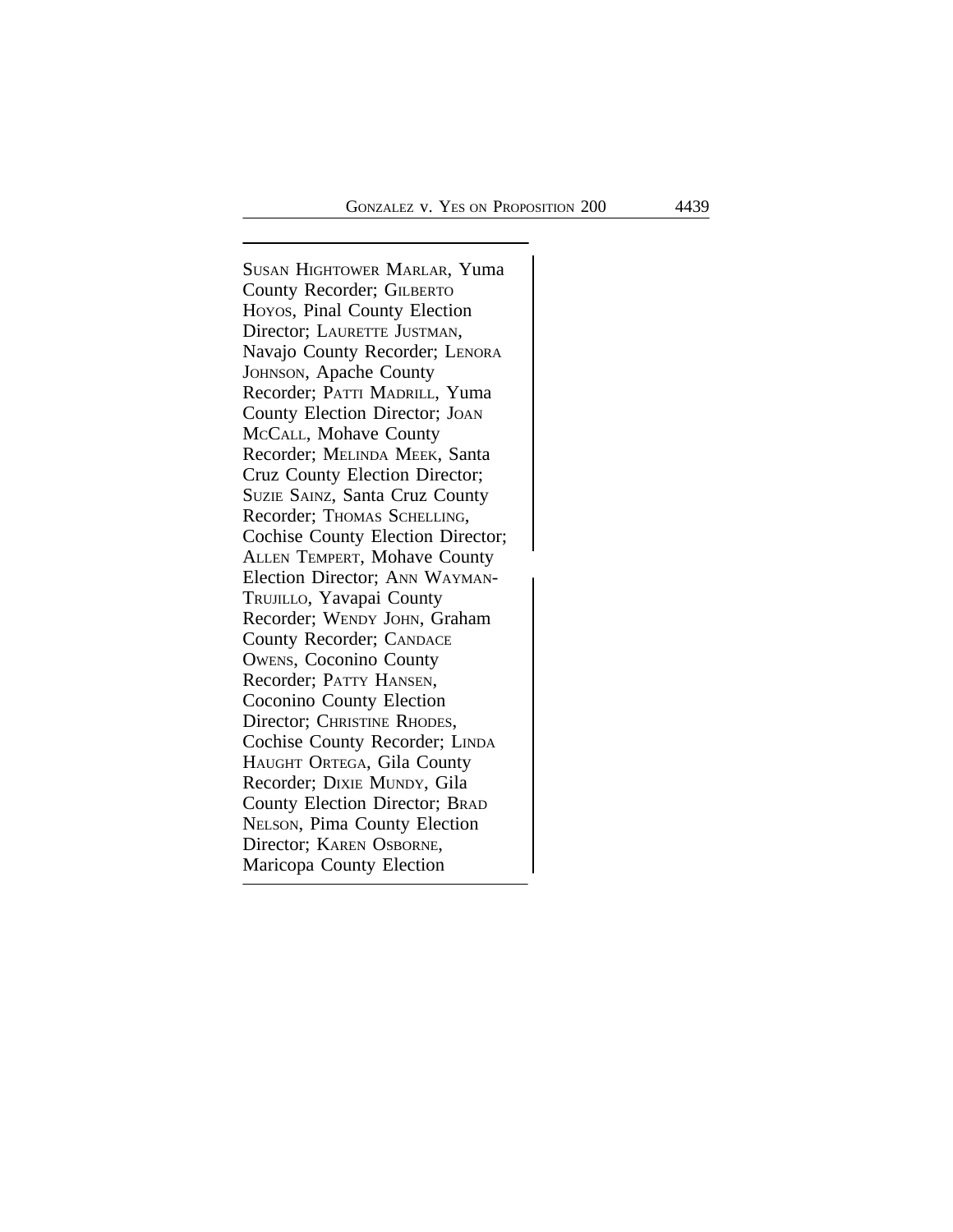Director; YVONNE PEARSON, Greenlee County Election Director; PENNY PEW, Apache County Election Director; HELEN PURCELL, Maricopa County Recorder; F. ANN RODRIGUEZ, Pima County Recorder, *Defendants-Appellees,* and YES ON PROPOSITION 200, *Defendant-Intervenor.*

> Appeal from the United States District Court for the District of Arizona Roslyn O. Silver, District Judge, Presiding

Argued and Submitted January 8, 2007—San Francisco, California

Filed April 20, 2007

Before: Mary M. Schroeder, Chief Circuit Judge, John T. Noonan, Circuit Judge, and George P. Schiavelli,\* District Judge.

Opinion by Chief Judge Schroeder

<sup>\*</sup>The Honorable George P. Schiavelli, United States District Judge for the Central District of California, sitting by designation.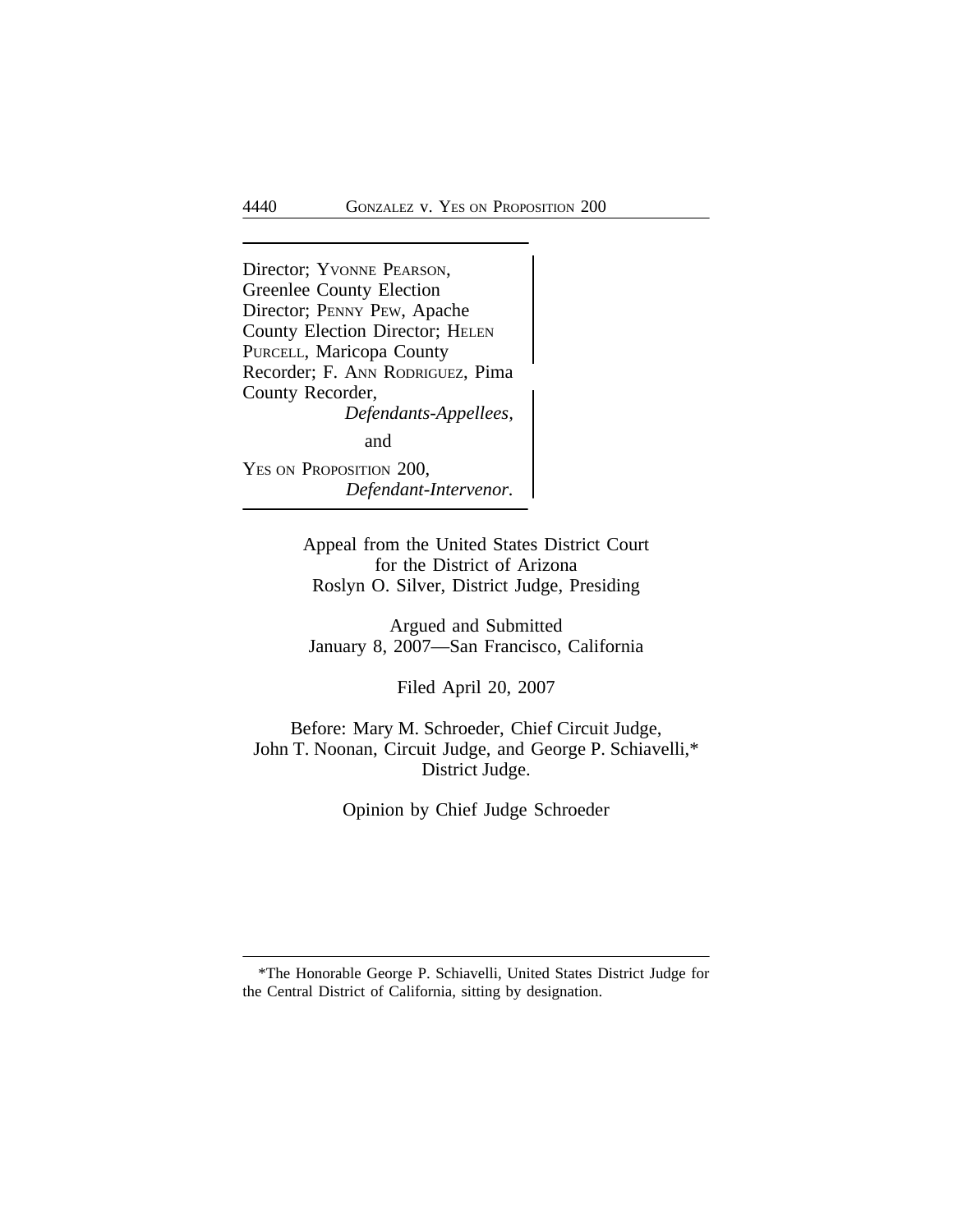# **COUNSEL**

Joel M. Spector, Lakewood, Colorado, for defendantintervener/appellant Yes on Proposition 200.

Nina Perales, San Antonio, Texas, for plaintiffs-appellees/ appellants Gonzalez, et al.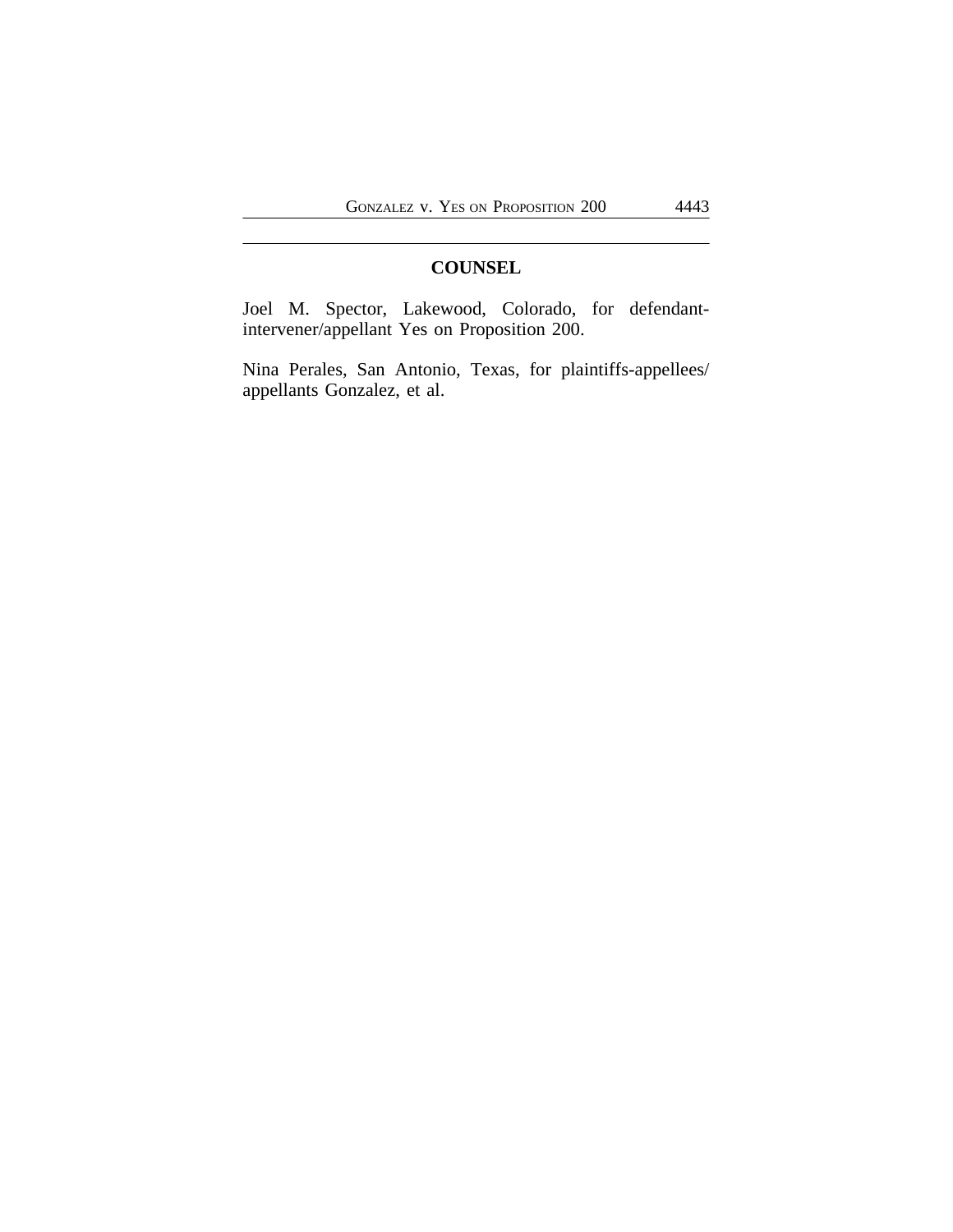Thomas L. Hudson, Phoenix, Arizona, for ITCA plaintiffs.

Mary O'Grady, Assistant Attorney General, Phoenix, Arizona, for defendants/appellees, State of Arizona, et al.

#### **OPINION**

SCHROEDER, Chief Judge:

This litigation involves Proposition 200, enacted pursuant to Arizona voter initiative in 2004. The Proposition amended Arizona law to require persons wishing to register to vote for the first time in Arizona to present proof of citizenship, and to require all Arizona voters to present identification when they vote in person at the polls.

Plaintiffs are Arizona residents, Indian tribes and various community organizations. They filed this action in district court, challenging the validity of the Proposition on six asserted grounds: (1) that it is an unconstitutional poll tax, in violation of the Twenty-fourth Amendment to the United States Constitution; (2) that it violates the Equal Protection Clause of the Fourteenth Amendment because it imposes a disproportionate burden on naturalized citizens; (3) that it impedes the Fourteenth Amendment's guarantee of the fundamental right to vote; (4) that it violates Section 2 of the Voting Rights Act, 42 U.S.C. § 1973(a); (5) that it violates the Civil Rights Act, 42 U.S.C. §§ 1971(a)(2)(A) and (B); and (6) that it violates the National Voter Registration Act, 42 U.S.C. § 1973gg *et seq.* ("NVRA").

Plaintiffs filed their complaint in May 2006, seeking an injunction, pending trial, against the operation of both the registration and the voting provisions of the Proposition. On September 11, 2006, the district court denied a preliminary injunction. Shortly before the November 2006 general elec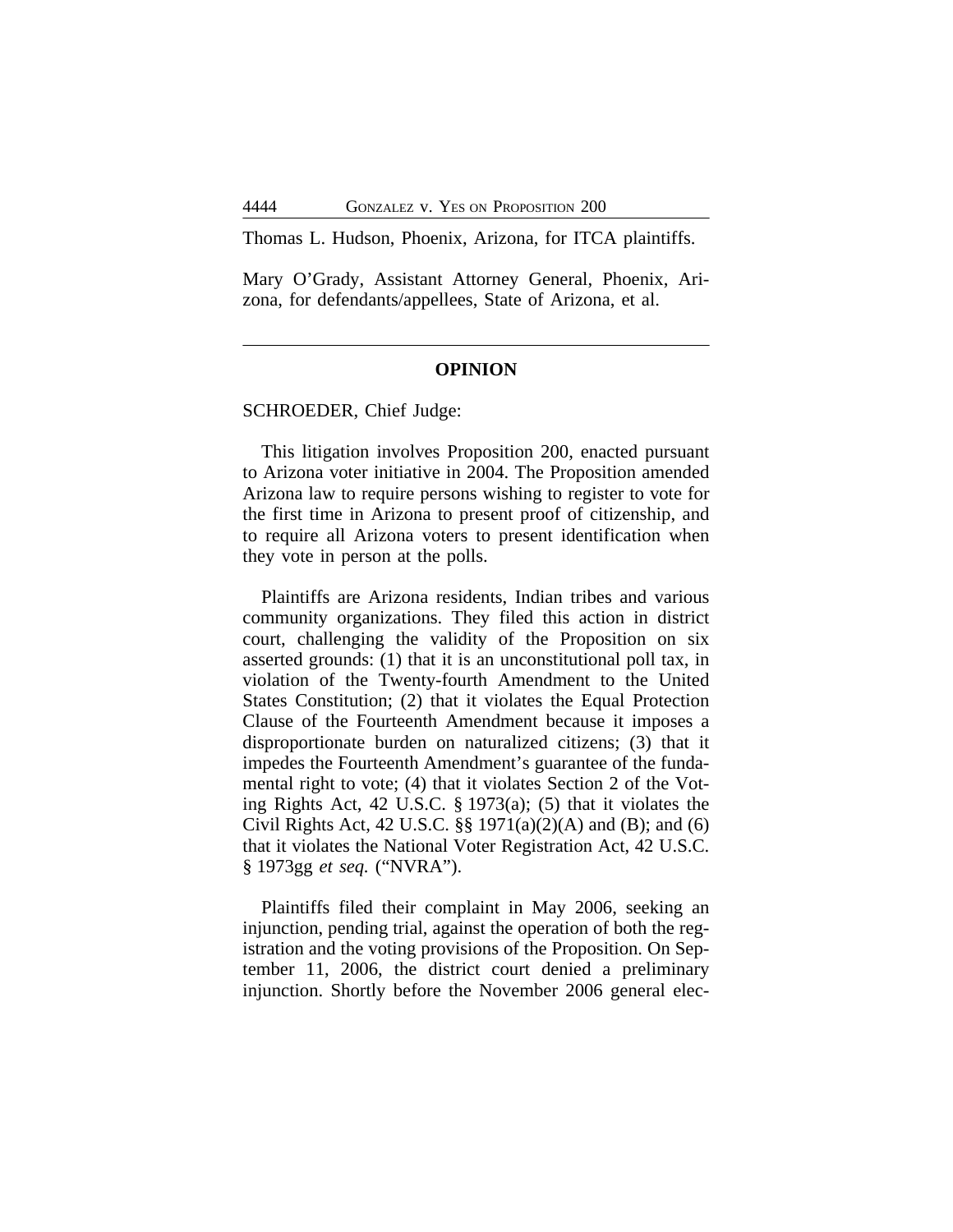tion, plaintiffs filed their notice of appeal and also sought, from a motions panel of this Court, an emergency interlocutory injunction. Time was of the essence to plaintiffs because the 2006 general election was imminent. A regular two-judge motions panel of this court granted the requested relief and, in a brief order, enjoined enforcement of the Proposition's provisions.

On the application of the State and four counties, the Supreme Court vacated the emergency injunction because the motions panel gave no reasons for its action. *See Purcell v. Gonzalez*, 127 S.Ct. 5, 549 U.S. — (2006). The Supreme Court explained that, because the motions panel had not provided any reasoning, it could not determine whether the panel had given appropriate deference to the district court's denial of the requested relief. *Id.* at 5. In a separate opinion, Justice Stevens stressed that the case would benefit from the development of a full record regarding both the scope of voter disenfranchisement resulting from enforcement of the Proposition and the "prevalence and character" of the ostensible voter fraud that the Proposition was intended to counter. *Id.* at 5-6 (opinion of Stevens, J., concurring).

In the wake of the Supreme Court's opinion, plaintiffs chose not to continue to seek injunctive relief with respect to the in-person voting identification requirement. Before us now, on the same underlying record that was before the motions panel, is plaintiffs' appeal of the district court's denial of preliminary injunctive relief with respect only to the voter registration requirement. We conclude that the district court did not abuse its discretion in denying injunctive relief with respect to this requirement, because the limited record before us does not establish that the balance of hardships and likelihood of success on the merits of plaintiffs' claims justify an injunction at this stage of the proceedings. The litigation remains pending in the district court. There, final resolution of the scope of any appropriate permanent relief can be deter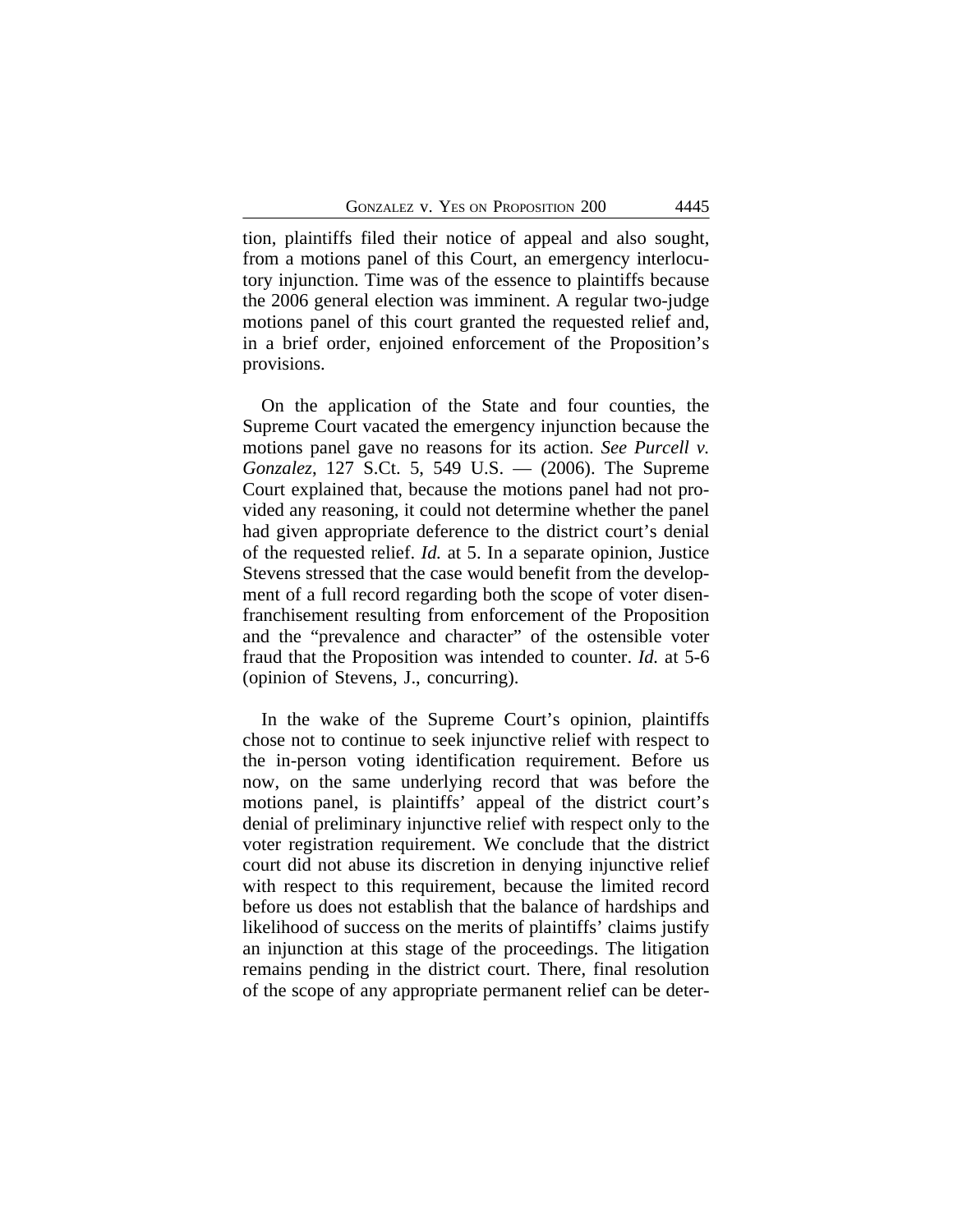mined on the basis of a fully developed record, and well before the next general election in 2008.

## *BACKGROUND*

Voters approved Proposition 200 in the 2004 general election, and it was enacted on December 8, 2004. *See* A.R.S. § 16-166. In relevant part, Proposition 200 amended Arizona law to direct registering voters to "submit evidence of United States citizenship with the application and the registrar [to] reject the application if no evidence of citizenship is attached." A.R.S. § 16-152(A)(23). "Satisfactory evidence of citizenship" may be shown by including, with the voter registration form, any of the following: the number of an Arizona driver's license or non-operating identification license issued after October 1, 1996 (the date Arizona began requiring proof of lawful presence in the United States to obtain a license); a legible copy of a birth certificate; a legible copy of a United States passport; United States naturalization documents or the number of the certificate of naturalization; "other documents or methods of proof that [may be] established pursuant to" federal immigration law. A.R.S. § 16-166(F). The law applies to voters registered in Arizona before its effective date only if they seek to change registration from one county to another. A.R.S. § 16-166(G).

The 2006 election was the first general election to which Proposition 200 applied. Plaintiffs filed their challenges to it on May 9, 2006 and immediately moved for a preliminary injunction against both the proof of citizenship requirement and the in-person voter identification requirement. On September 11, 2006, the district court denied plaintiffs' motion but did not issue Findings of Fact and Conclusions of Law at that time.

Plaintiffs appealed the denial to this Court and the Clerk set a briefing schedule that concluded on November 21, 2006 two weeks after the 2006 general election. Plaintiffs therefore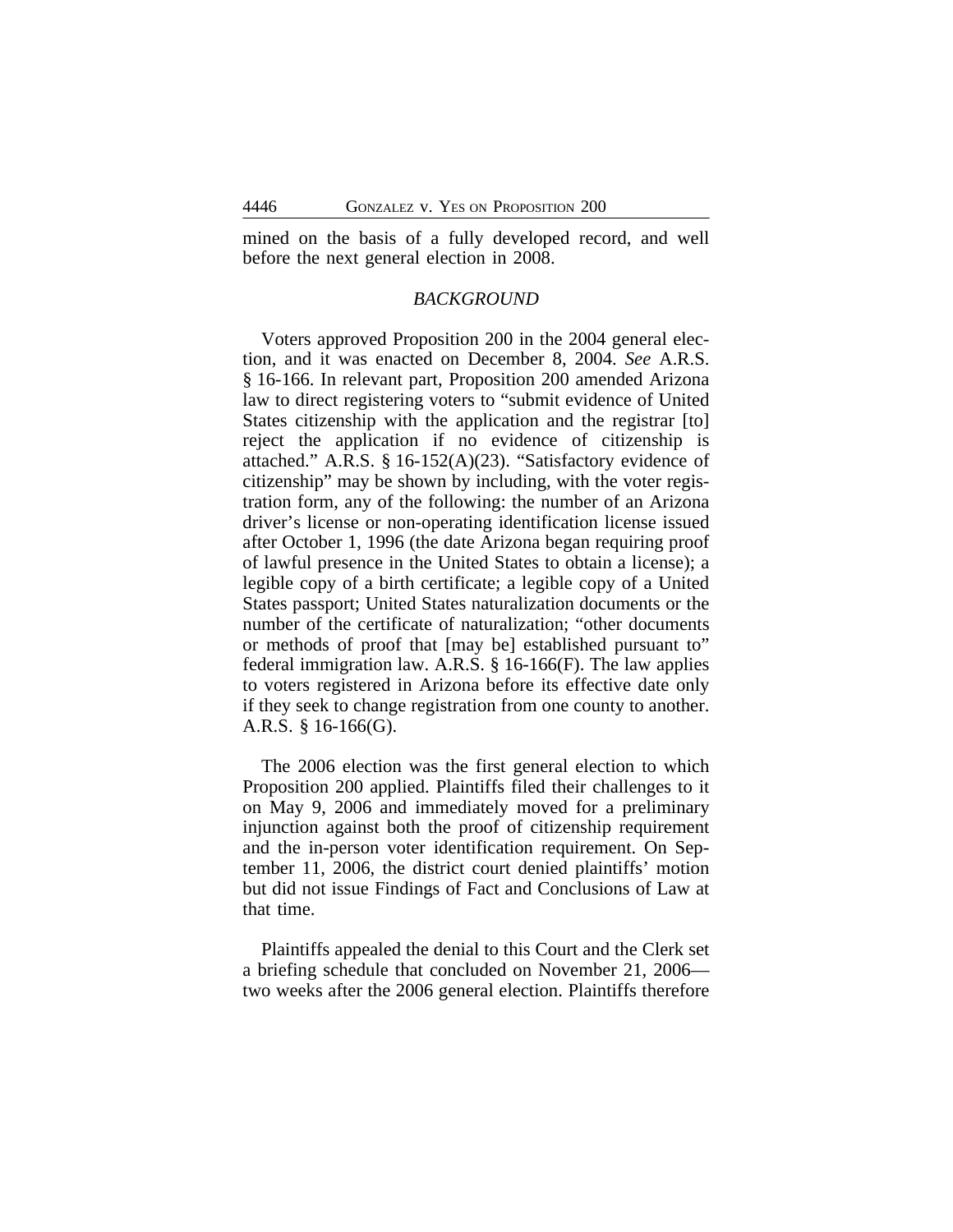requested an injunction pending appeal that, pursuant to this Court's rules then in effect, was heard by a two-judge motions panel. *See* 9th Cir. R. 3-3 (2006). On October 5, 2006, the motions panel issued an order granting plaintiffs' emergency request for an injunction pending appeal, retaining the briefing schedule, and stating: "The court enjoins implementation of Proposition 200's voting identification requirement in connection with Arizona's November 7, 2006 general election; and enjoins Proposition 200's registration proof of citizenship requirements so that voters can register before the October 9, 2006 registration deadline. This injunction shall remain in effect pending disposition of the merits of these appeals." Order in Nos. 06-16702, 06-16706 (filed Oct. 5, 2006), at 1- 2.

Four days later, the motions panel denied defendants' request for reconsideration. The district court had not yet entered Findings of Fact and Conclusions of Law. The State and four counties then sought relief from the injunction in the United States Supreme Court. On October 12, 2006, while review by the Supreme Court was still pending, the district court issued the Findings of Fact and Conclusions of Law explaining its denial of the preliminary injunction. The Findings stated that, although plaintiffs had shown some likelihood of success on the merits of some of their claims, the court could not conclude "at this stage [that] they have shown a strong likelihood of success" on any of the claims. It further concluded that the balance of hardships tipped sharply in favor of defendants, the state and counties that were all fully prepared to enforce the Proposition's provisions.

On October 20, 2006, the Supreme Court issued its opinion in which it construed the State's filing as a petition for certiorari, granted the petition, and vacated the motions panel's injunction. *See Purcell*, 127 S.Ct. at 1. The opinion did not affect plaintiffs' underlying appeal of the district court's denial of preliminary injunctive relief, which remained pending in this Court. Following the Supreme Court's order vacat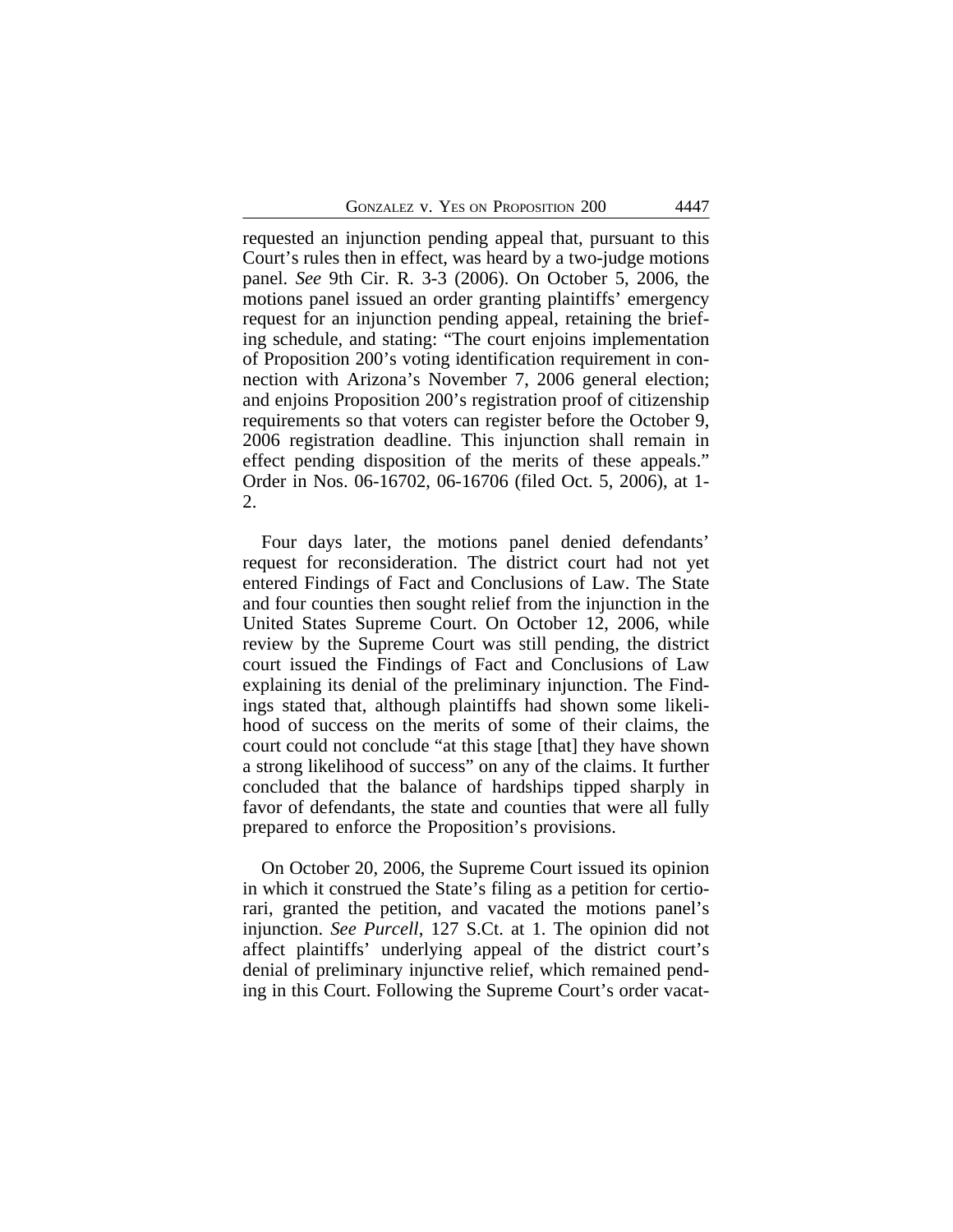ing the emergency injunction pending appeal, the parties proceeded to brief the merits of the appeal. Plaintiffsappellants at that point elected to limit their appeal to the registration identification requirement. The voter identification requirement therefore is not before us.

Because appellants moved for a preliminary injunction before any evidentiary proceedings could occur, the information in the record regarding Proposition 200's effect on voter registration is not extensive. It contains affidavits from four individuals who claim the new law burdens their right to vote. All four lack a driver's license, a birth certificate or any other document sufficient to register to vote. It also indicates that, between 1996 and the present, as many as 232 non-citizens tried to register to vote and that the State prosecuted ten of those 232 alleged non-citizens. The record is silent, however, as to how many non-citizens illegally registered to vote without detection, and also as to how many Arizona citizens lack all of the documents for registration the State will accept. According to data extrapolated from population estimates and voter registration rolls, voter registration in Arizona appears to have declined since January 2005, but this data provides no enlightenment as to the extent or cause of the registration decline.

In its Findings of Fact and Conclusions of Law, the district court found that, while plaintiffs had shown "a possibility of success" on the merits of some of their claims, they had not shown a strong likelihood of success on any of them. Indeed, the district court expressed its "reservations regarding the reliability" of some of the record evidence and noted that it had "no other reliable evidence" with which to compare it. Furthermore, in concluding that the balance of the hardships tipped sharply in favor of defendants, the district court found that plaintiffs' delay in filing their complaint undermined the contention that immediate relief was necessary. It also emphasized that the State had invested significant time and effort in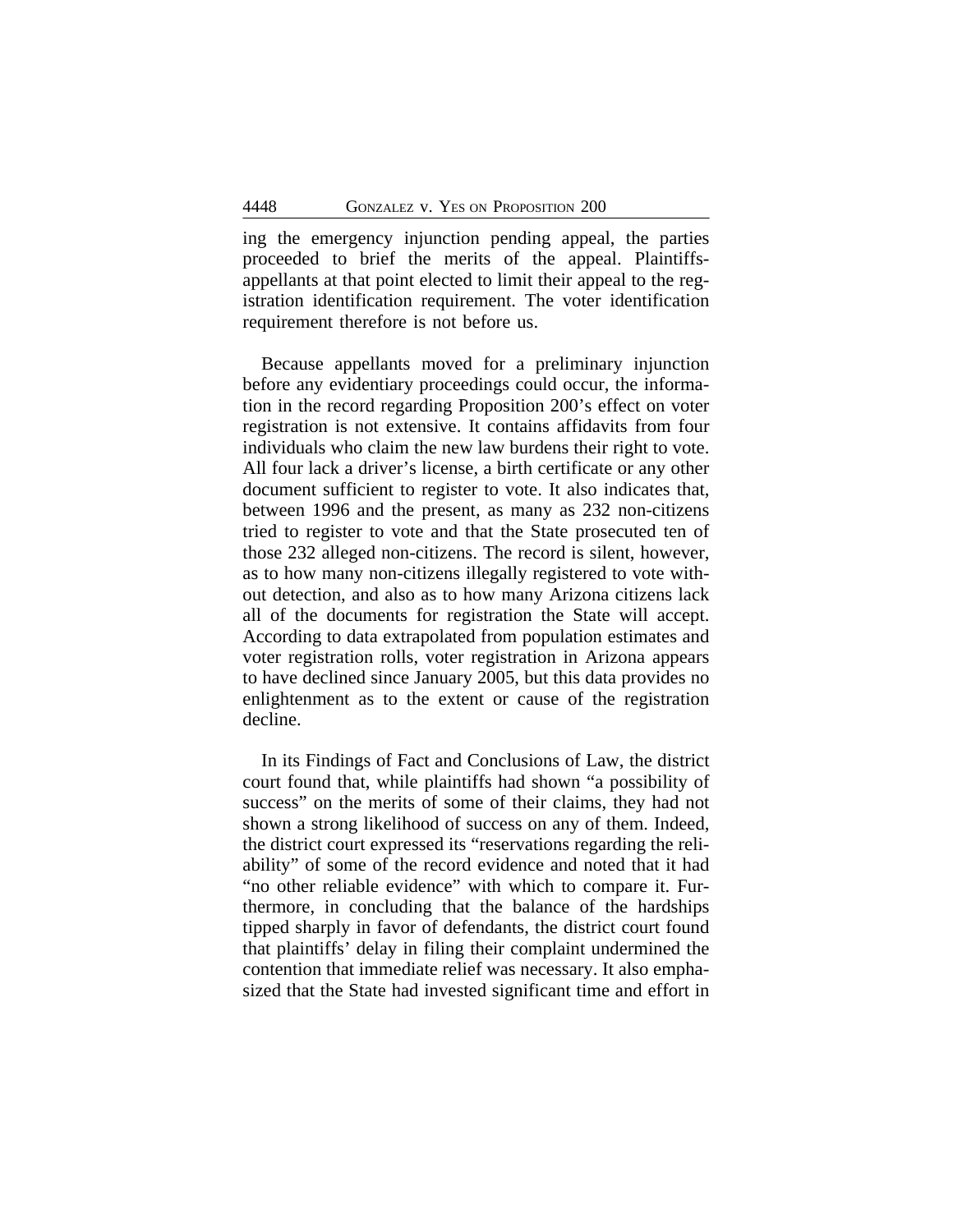preparing to enforce the new requirements and that an order reinstituting the prior procedures likely would confuse voters.

# *ANALYSIS*

Appellants here make four arguments to support a grant of injunctive relief, all of which the district court rejected. We deal with each in turn.

# **I. Poll Tax**

Appellants contend that Proposition 200's registration identification requirement amounts to an unconstitutional poll tax in violation of the Twenty-fourth Amendment because some Arizona citizens possess none of the documents sufficient for successful registration. As a result, appellants say, these citizens will be required to spend money to obtain documents necessary to register to vote and, therefore, are being taxed to vote.

**[1]** The Twenty-fourth Amendment proscribes any denial or abridgement of the right to vote for "failure to pay any poll tax or other tax." U.S. Const. amend. XXIV. The Amendment was passed in order to combat the "disenfranchisement of the poor[,]" which was the intention of the early poll taxes. *Harman v. Forssenius*, 380 U.S. 528, 539 (1965). Appellants assert that Proposition 200 effects exactly this result in Arizona and thus is unconstitutional.

Arizona's new law, however, is not like the system found unconstitutional in *Harman*. That case examined a Virginia provision that required voters to pay a poll tax, but allowed those who were unwilling or unable to pay the tax to file a certificate of residency. *Id.* at 530-31. The Supreme Court struck down the Virginia system specifically because it was premised on the requirement that some voters pay a poll tax. *Id.* The Court emphasized that the issue was not whether Virginia could require all voters to file a certificate of residency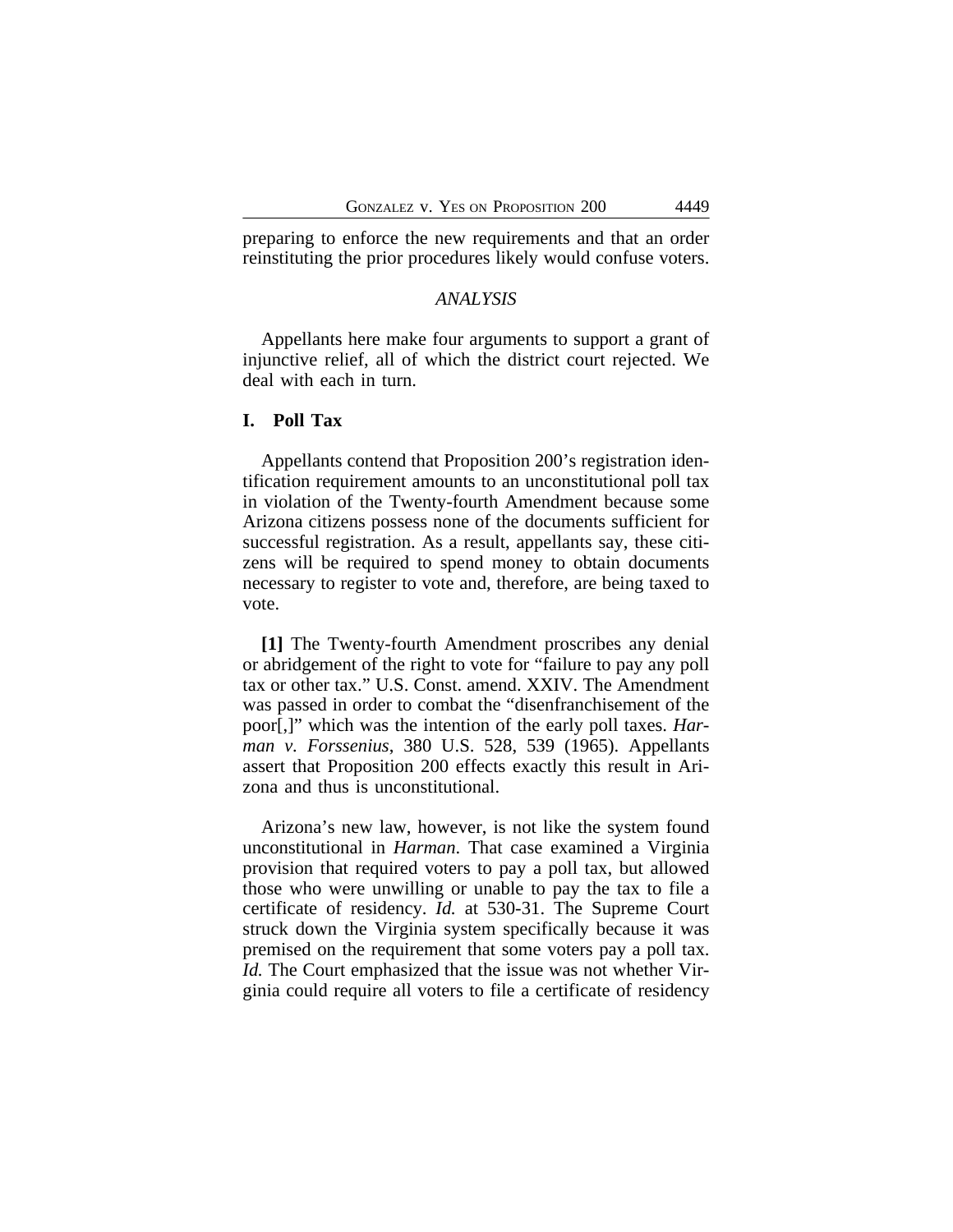each year, but that voters were required to file such certificate only if they refused to pay a poll tax. *Id.* at 542. Thus, their right to vote was "abridged . . . by reason of failure to pay the poll tax." *Id.*

**[2]** Here, voters do not have to choose between paying a poll tax and providing proof of citizenship when they register to vote. They have only to provide the proof of citizenship. Nor does Arizona's new law "make[ ] the affluence of the voter or payment of any fee an electoral standard." *Harper v. Virginia State Bd. of Elections*, 383 U.S. 663, 666 (1966) (holding that a state may not condition voting in state elections on payment of a tax). Plaintiffs have demonstrated little likelihood of success of proving that Arizona's registration identification requirement is a poll tax.

## **II. Severe Burden on the Fundamental Right to Vote**

**[3]** Appellants argue that Proposition 200 imposes an undue burden on the right to vote in Arizona and the State therefore was required to demonstrate to the district court that the law would survive strict scrutiny. *See Burdick v. Takushi*, 504 U.S. 428, 434 (1992). In *Burdick*, the Supreme Court determined that laws that burden the right to vote only incidentally need not be strictly scrutinized. *Id.* at 433. Only "severe" restrictions "must be narrowly drawn to advance a state interest of compelling importance." *Id.* at 434. State election laws that impose "reasonable, nondiscriminatory restrictions . . . [on] the rights of voters" need be supported only by "important regulatory interest[s]." *Id.*

**[4]** *Burdick* upheld a Hawaii prohibition on write-in candidates against a challenge that the ban severely burdened voters' right to vote for the candidate of their choice. Appellants have not demonstrated that Proposition 200's identification requirement imposes any more severe burden. In this Circuit, courts "uphold as 'not severe' restrictions that are generally applicable, even-handed, politically neutral, and which protect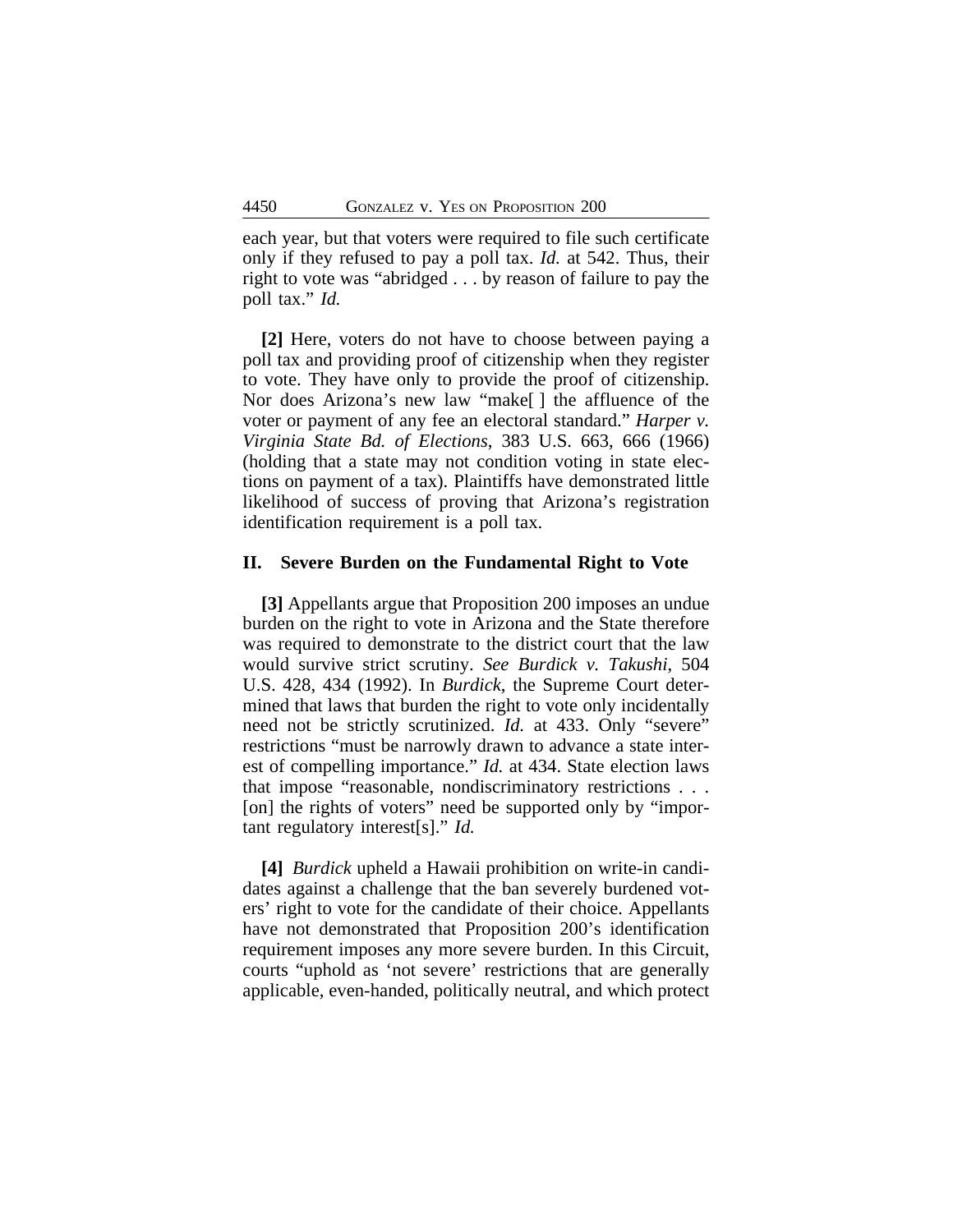the reliability and integrity of the election process." *Rubin v. City of Santa Monica*, 308 F.3d 1008, 1014 (9th Cir. 2002). Proposition 200 applies to all Arizonans. At this stage of the proceedings, appellants have not shown that it is anything other than an even-handed and politically neutral law.

**[5]** The evidence that Arizona citizens may be burdened by the new law consists of four declarations from individuals who are not parties to the litigation. These declarants object that obtaining the documentation sufficient to register would be "a burden." Because the vast majority of Arizona citizens in all likelihood already possess at least one of the documents sufficient for registration, whether the law severely burdens anyone, as the district court observed, is an "intense[ly] factual inquiry[,]" requiring development of a full record. *Gonzalez v. State of Arizona*, Nos. CV-06-1268, -1362, -1575, slip op. at 9 (Oct. 11, 2006). We therefore agree with the district court that, at this stage in the proceedings, appellants have not raised serious questions going to the merits of this argument.

#### **III. Disproportionate Burden on Naturalized Citizens**

Appellants argue that Proposition 200 imposes a disproportionate burden on naturalized citizens because it singles them out for more onerous documentation rules. Unlike native-born citizens, appellants contend, naturalized citizens who do not have a driver's or non-operating identification license, or a passport, must present naturalization information to the county recorder to register to vote. These citizens may not submit photocopies of their naturalization certificates, as native-born citizens may do with birth certificates, because naturalization certificates may not be photocopied without lawful authority. *Compare* A.R.S. § 16-166(F)(2) *with* A.R.S. § 16-166(F)(4). This limitation, appellants argue, amounts to a disproportionate burden on naturalized citizens in violation of the Equal Protection Clause.

**[6]** The record before us, however, contains no affidavits or declarations from naturalized citizens. Therefore, we do not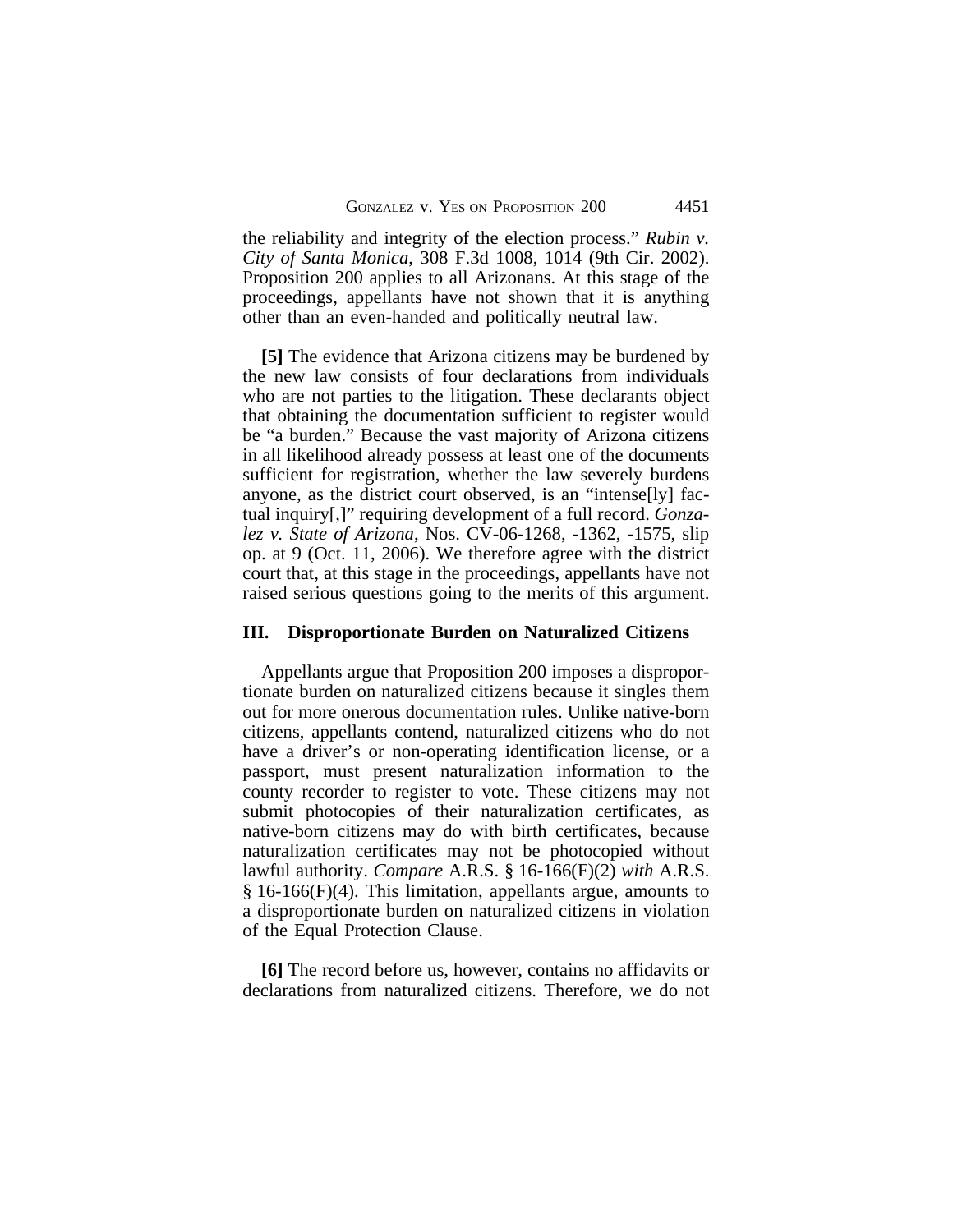know the extent to which this requirement may burden or inconvenience any such citizen. Furthermore, the statute appears to permit naturalized citizens to use the number of the certificate of naturalization on their registration forms. A.R.S. §16-166(F)(4). Appellants present statistics suggesting that use of this number may result in the return of some registration forms for correction, which requires naturalized citizens to submit registration forms twice. There is no evidence in the record, however, to support this conclusion. Therefore, plaintiffs have not demonstrated a likelihood of success on this point.

# **IV. Violation of the NVRA**

**[7]** Appellants next claim that Proposition 200 is preempted by the NVRA because, they say, the NVRA prohibits states from requiring that registrants submit proof of citizenship when registering to vote. The NVRA mandates that states either "accept and use the mail voter registration form prescribed by the Federal Election Commission[,]" 42 U.S.C. § 1973gg-4(a)(1), or, in the alternative, "develop and use [their own] form," as long as the latter conforms to the federal guidelines. *Id.* at § 1973gg-7(b).

**[8]** The NVRA also prohibits states from requiring that the form be notarized or otherwise formally authenticated. *Id.* Appellants interpret this as a proscription against states requiring documentary proof of citizenship. The language of the statute does not prohibit documentation requirements. Indeed, the statute permits states to "require [ ] such identifying information . . . as is necessary to enable . . . election official[s] to assess the eligibility of the applicant." *Id.* at § 1973gg-7(b)(1). The NVRA clearly conditions eligibility to vote on United States citizenship. *See* 42 U.S.C. §§ 1973gg, 1973gg-7(b)(2)(A). Read together, these two provisions plainly allow states, at least to some extent, to require their citizens to present evidence of citizenship when registering to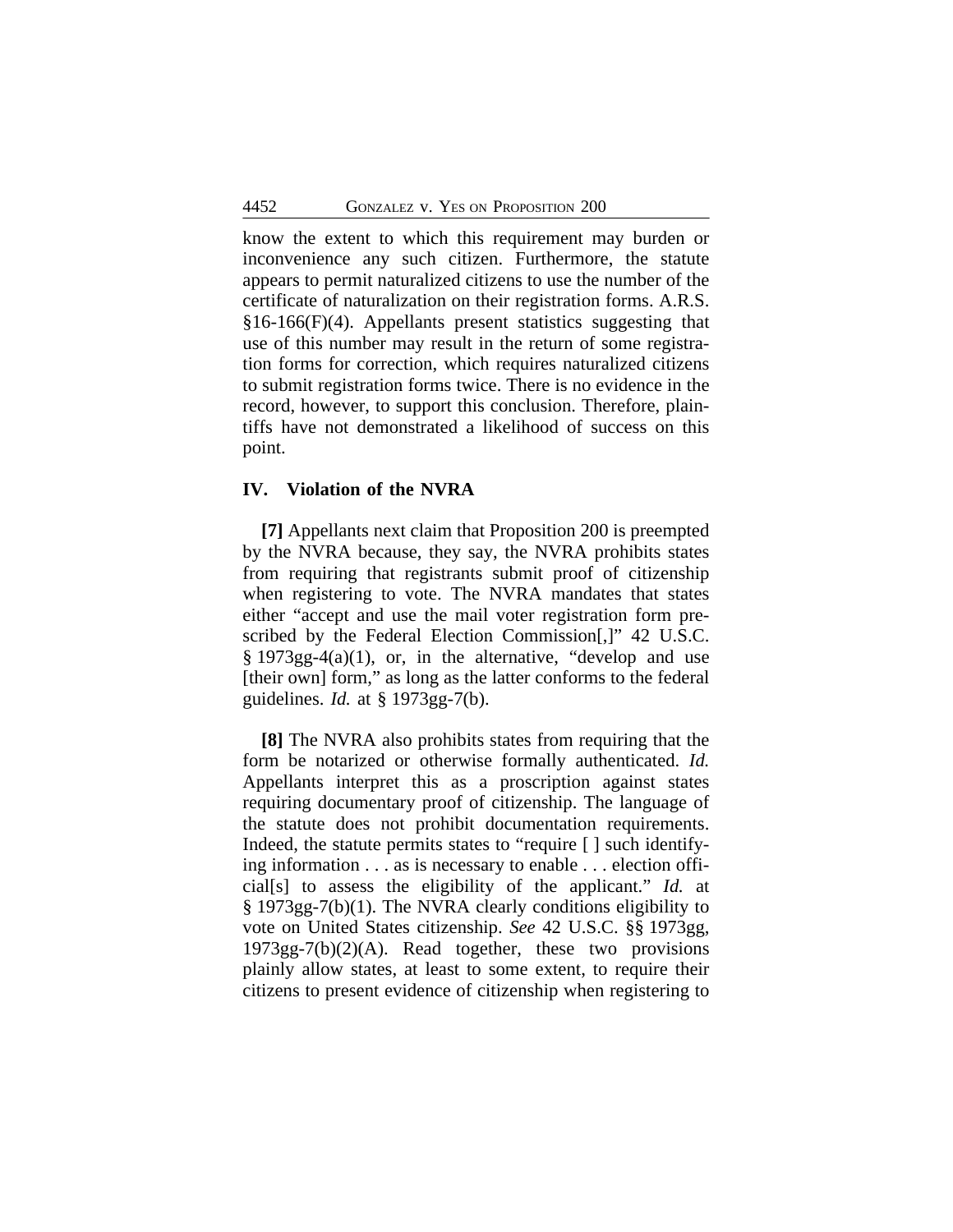vote. Thus, again plaintiffs have not demonstrated a likelihood of succeeding on the merits of this claim.

### **V. The Balance of Hardships**

**[9]** Appellants finally urge that the district court erred in finding that the balance of hardships tipped sharply in favor of appellees. In cases impacting elections, if a plaintiff seeking injunctive relief does not show a strong likelihood of success on the merits, the court examines whether the plaintiff will be irreparably harmed by denial of an injunction, whether or not the balance of hardships favors the plaintiff, and whether the public interest will be advanced by injunctive relief. *Southwest Voter Registration Educ. Project v. Shelley*, 344 F.3d 914, 917 (9th Cir. 2003) (internal quotation marks omitted). "[T]he less certain the district court is of the likelihood of success on the merits" of the claims, the greater the burden on the plaintiff to "convince [it] that the public interest and the balance of hardships tips in [plaintiffs'] favor." *Id.*

**[10]** The district court determined that the balance of hardships tipped sharply in favor of defendants-appellees because plaintiffs-appellants waited well over a year to file suit and the State was irretrievably committed to enforcing the new law. The district court said that by the time plaintiffs filed suit, on May 9, 2006, the State had "invested enormous resources in preparing to apply Proposition 200[,]" and reinstituting the prior procedures "would undoubtedly cause confusion among election officials, boardworkers, and voters." *Gonzalez v. State of Arizona*, Nos. CV 06-1268, -1362, -1575, slip op. at 16-17 (Oct. 12, 2006). In claiming that the balance of hardships and the public interest favor injunctive relief, appellants present the same evidence the district court found insufficient to raise serious questions on the merits of their claims. This evidence does not support the conclusion that the balance of hardships favors appellants.

**[11]** Because the record before us shows neither that appellants raise serious questions going to the merits of their argu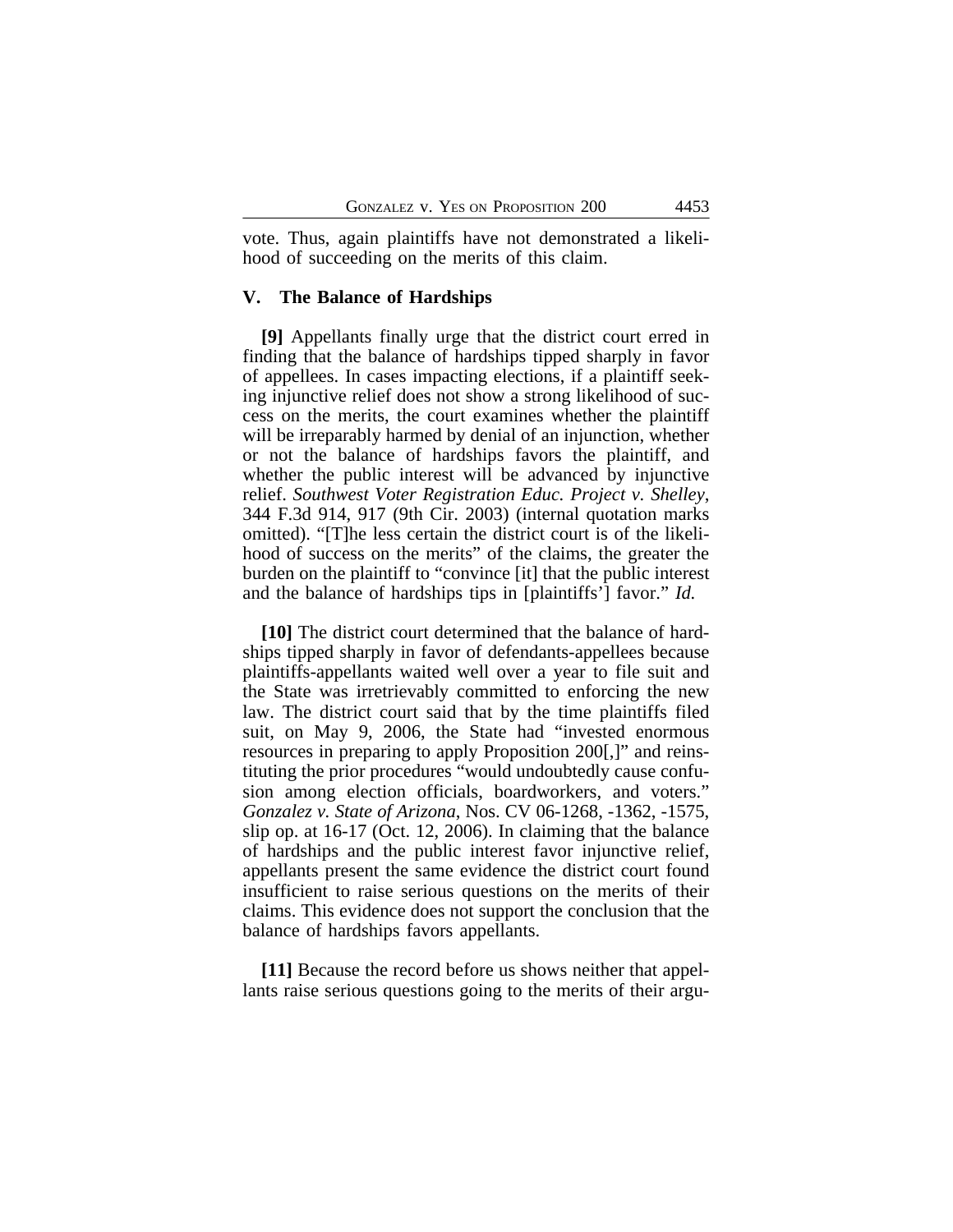ments nor that the balance of hardships tips in their favor, we agree with the district court that injunctive relief at this stage of the proceedings is not warranted.

### **VI. Intervention by "Yes on Proposition 200"**

Under Federal Rule of Civil Procedure 24(a)(2), a party is entitled to intervene where "(1) the intervention is timely; (2) the applicant has a 'significant protectable interest relating to the property or transaction that is the subject of the action'; (3) 'the disposition of the action may, as a practical matter, impair or impede the applicant's ability to protect its interest'; and (4) 'the existing parties may not adequately represent the applicant's interest.' " *Prete v. Bradbury*, 438 F.3d 949, 954 (9th Cir. 2006) (quoting *United States v. Alisal Water Corp.*, 370 F.3d 915, 919 (9th Cir. 2004) (internal citations omitted)).

Here, the citizen group that put forth significant effort to ensure the passage of Proposition 200, Yes on Proposition 200 ("Intervenor"), is not a party to this action. It sought permission from the district court to intervene pursuant to Rule 24(b), and also argued that it met the requirements for intervention as of right under Rule 24(a)(2). The district court ruled that Intervenor did not meet all of Rule 24(a)(2)'s requirements and also refused to grant it permission to intervene. Intervenor appeals only the district court's ruling regarding Rule 24(a)(2).

**[12]** In its denial, the district court found that Intervenor satisfied the first three parts of the Rule  $24(a)(2)$  test, but that it had failed to show that "the existing parties may not adequately represent the applicant's interest." Fed. R. Civ. P.  $24(a)(2)$ . Where "the government is acting on behalf of a constituency it represents," as it is here, this court assumes that the government will adequately represent that constituency. *Prete*, 438 F.3d at 956; *see also Arakaki v. Cayetano*, 324 F.3d 1078, 1086 (9th Cir. 2003). In order to overcome this